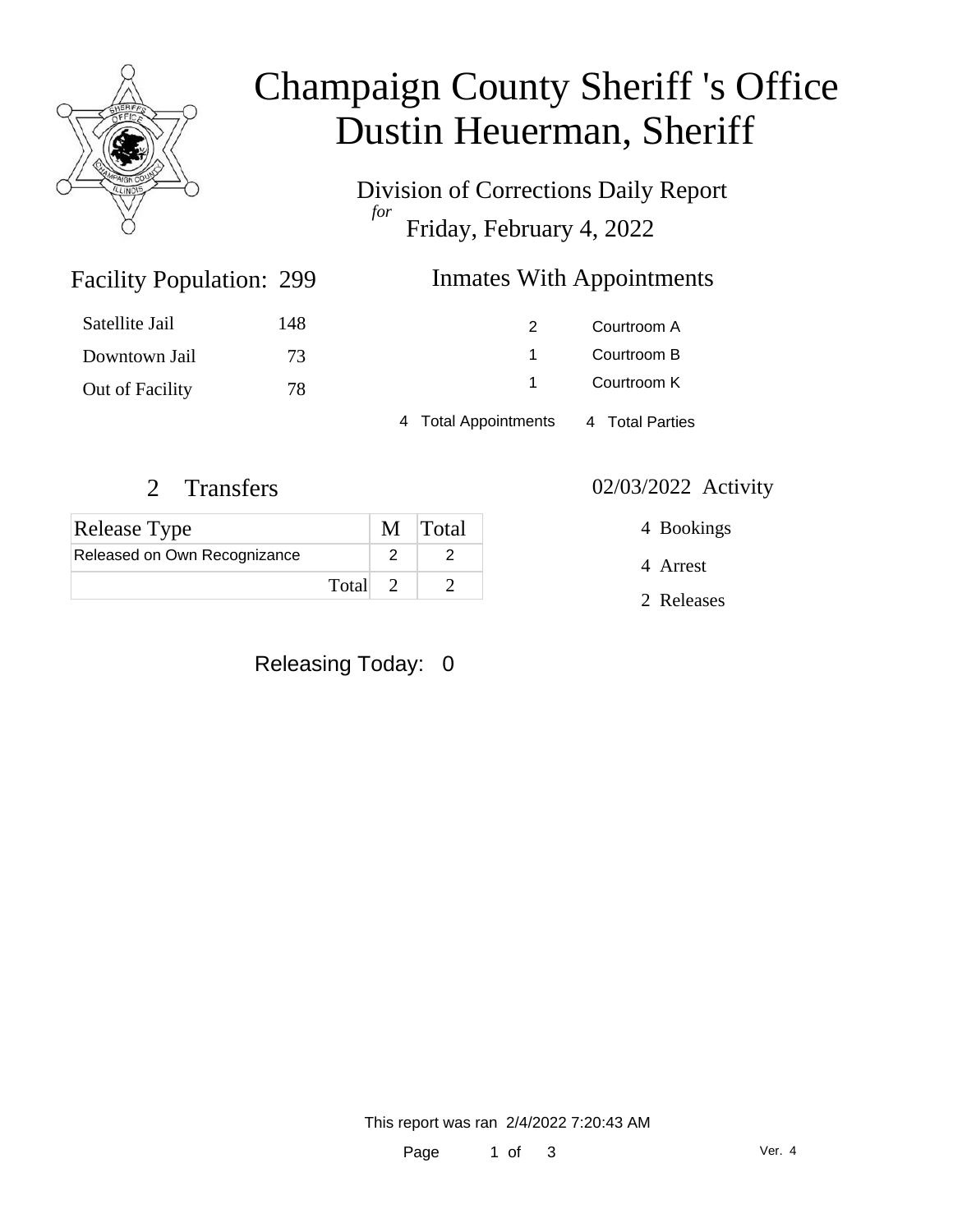

# Champaign County Sheriff 's Office Dustin Heuerman, Sheriff

Division of Corrections Daily Report *for* Friday, February 4, 2022

| <b>Custody Status Count</b> |  |
|-----------------------------|--|
|-----------------------------|--|

- Direct Criminal Contempt 1
- Electronic Home Dentention 14
	- Felony Arraignment 7
	- Felony Pre-Sentence 7
		- Felony Pre-Trial 213
	- Felony Pre-Trial DUI 4
	- Felony Sentenced CCSO 5
	- Felony Sentenced IDOC 32
		- Hold Other 1
		- Hold Sentenced IDOC 1
	- Misdemeanor Arraignment 3
		- Misdemeanor Pre-Trial 5
			- Petition to Revoke 1
			- Remanded to DHS 4
		- Traffic Sentenced CCSO 1
			- Total 299

This report was ran 2/4/2022 7:20:43 AM